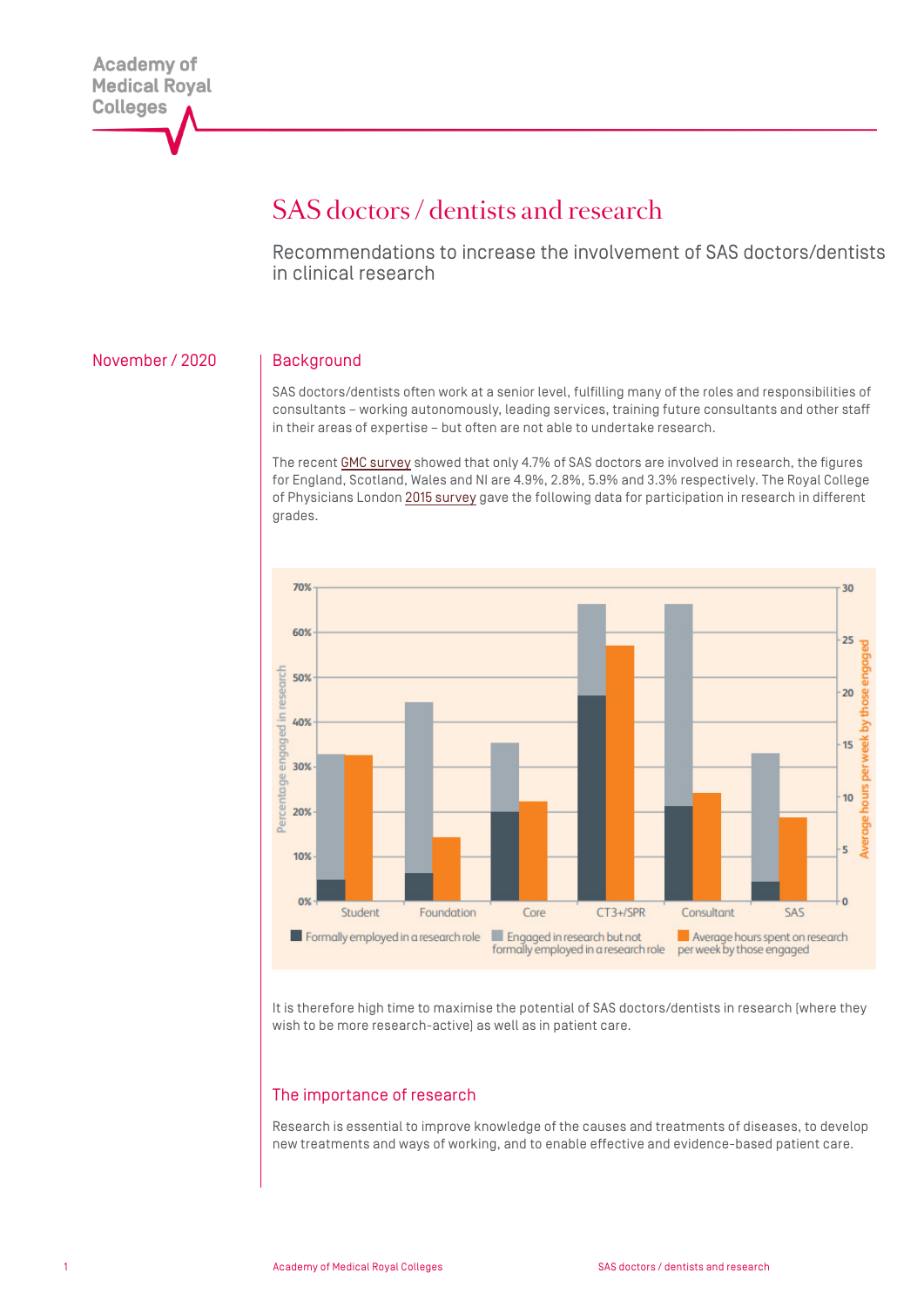

Doctors who engage in research improve their knowledge of current literature, their ability to interpret and communicate risks, team-working, mentoring, leadership skills and thus become better doctors.

The research-active NHS Trusts have improved patient outcomes, find it easier to recruit and retain staff and therefore the CQC now examines for the extent of clinical research activities when they inspect NHS Trusts in England.

The Royal College of Physicians London paper *[Benefiting from the 'research effect'](https://www.rcplondon.ac.uk/projects/outputs/research-all)* summarises the benefits of research as below:

| For patients                                                    | For trusts                                                                              | For staff                                                   |
|-----------------------------------------------------------------|-----------------------------------------------------------------------------------------|-------------------------------------------------------------|
| Improved survival rates                                         | Improved recruitment and<br>retention of staff                                          | Reduced level of burnout /<br>emotional exhaustion          |
| Improved sense of value<br>through taking part in<br>research   | Meeting CQC inspections                                                                 | Better morale and job<br>satisfaction                       |
| Better overall care, as<br>represented in higher CQC<br>ratings | Cost-effective innovations and<br>savings, and translation of<br>research into practice | Building transferable skills<br>and developing new networks |

The current COVID-19 pandemic has shown that it will be the scientific knowledge that is harnessed from research that will pull us through the challenging times and 'SAS rich' specialties such as geriatric medicine will be the focus of research moving forward.

## The opportunity for SAS doctors/dentists

There are two factors that make SAS doctors uniquely well placed to contribute to patient-centred research. First, their "hands-on" care enables them to observe patterns, identify the research needs and recruit and follow up patients for research. Second, their "permanent" positions give them the ability to carry out research projects through to completion and translate research results into day-to-day practice to make a difference for patients.

#### The importance of research for SAS doctors/dentists

The recent GMC survey of SAS/LED doctors and NHS Employers [survey](https://www.nhsemployers.org/case-studies-and-resources/2020/07/sas-survey-report) of organisations identified a number of challenges faced by these groups of doctors. The surveys identified a lack of career progression opportunities, unsupportive environments, even bullying and undermining and burnout.

Research activity is one possible way of creating a better working environment. The GMC's *[Adapting, Coping, Compromising](https://www.gmc-uk.org/-/media/documents/adapting-coping-compromising-research-report-79702793.pdf)* research report found that *"some doctors tried to keep a mixture of clinical duties and research to provide variety and avoid burning out from too much clinical work"*. When the Royal College of Physicians London [asked](https://www.rcplondon.ac.uk/news/understanding-wellbeing-consultant-physicians) consultants to rank potential measures to improve job satisfaction in 2018, they favoured protected time for work other than direct clinical care.

This was in line with the Royal College of Physicians London [2015 survey,](https://www.rcplondon.ac.uk/projects/outputs/research-all) where two-thirds of the consultants wanted to spend more time on research. The Royal College of Physicians [2020 survey](https://www.rcplondon.ac.uk/projects/outputs/research-all-analysis-clinical-participation-research) showed that two-thirds (67%) of respondents said having dedicated time for research would make them more likely to apply for a role and the most popular reasons for engaging with research were intellectual stimulation (83%) and improving patient care (80%), followed by the ability to develop a wider set of skills (75%). If SAS doctors/dentists are able to conduct research like their consultant colleagues, they will also be less likely to suffer from burnout and their morale and job satisfaction will improve.

The GMC survey showed 62.8% of SAS doctors had been practising medicine for more than 15 years, the figures for England, Scotland, Wales and NI are 61.3%, 71.4%, 68% and 59.5% respectively. SAS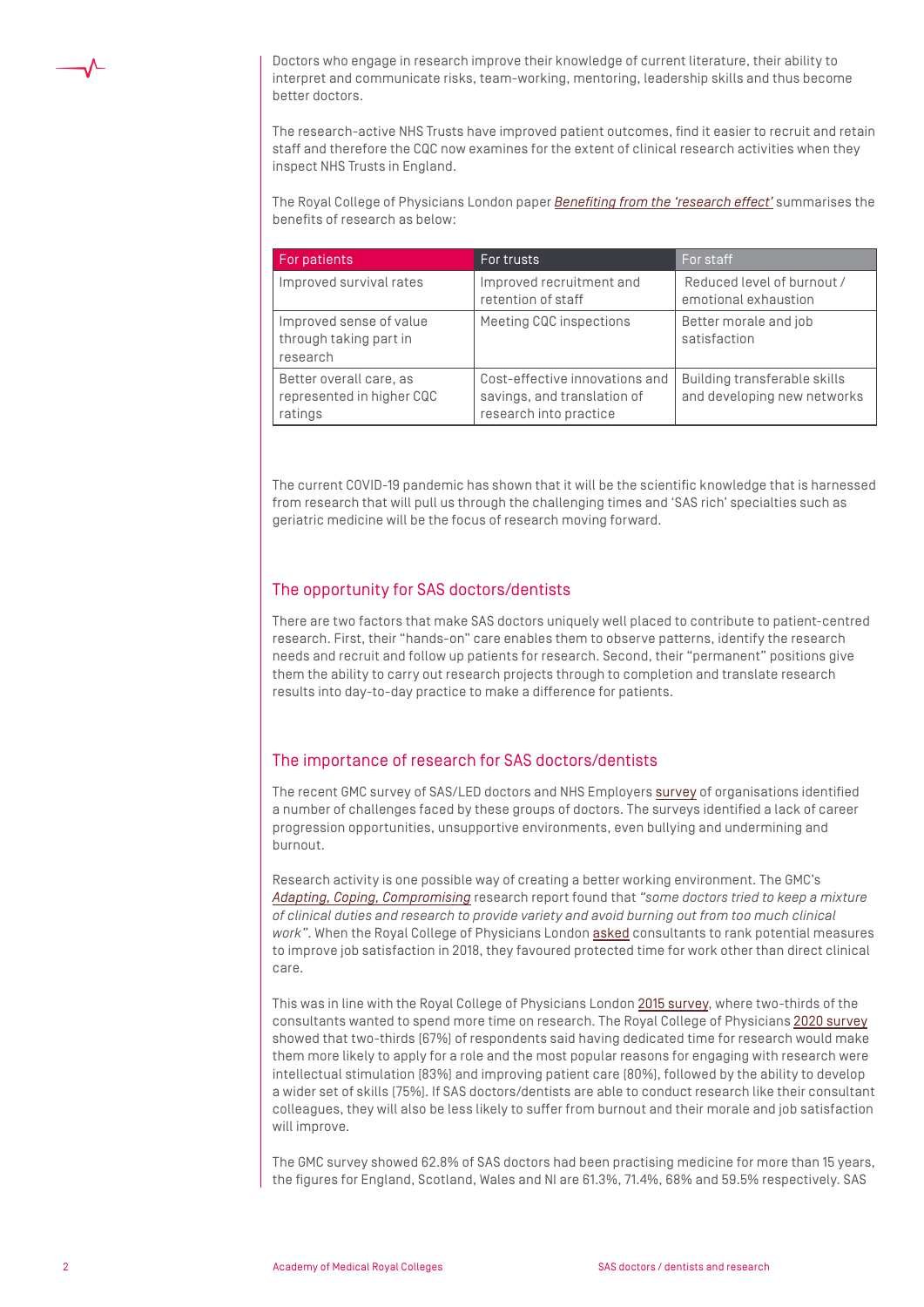

clinicians like other groups of clinicians need to have their job plans and on-call responsibilities reviewed as their careers progress and physical resilience alters. The transition of SAS clinicians from purely direct clinical care to a research-active career is one way to avoid premature loss of the experienced senior medical workforce.

The GMC *[Fair to refer?](https://www.gmc-uk.org/about/what-we-do-and-why/data-and-research/research-and-insight-archive/fair-to-refer)* report of 2019 noted that SAS doctors/dentists were more likely to be isolated in their roles, and this was identified as one of the main reasons for being referred to the GMC. Traditionally, women and international medical graduates (IMGs) have not been part of professional networks. The [DDRB Forty-Eighth Report 2020](https://www.gov.uk/government/publications/review-body-on-doctors-and-dentists-remuneration-48th-report-2020) notes that a higher proportion of SAS doctors/dentists are women compared with the consultant grade and a large proportion of SAS doctors/dentists have obtained their primary medical qualification from overseas. The GMC survey showed that 46.2% of SAS doctors are women and 70% of SAS doctors obtained their primary qualification from outside of the UK (59.8% IMG and 10.2% EEA). Research activities will allow SAS doctors/dentists to develop and strengthen professional networks.

# The challenges

There are three challenges facing SAS doctors/dentists to engage in research:

- 1. NHS Trust culture, where there is rhetoric regarding SAS doctors/dentists but no conducive action. The GMC SAS survey showed that only 31.7% of SAS doctors agreed that their Trusts had implemented the SAS charter which was published in 2014. The same survey further showed that only 27.3% of SAS doctors agreed that their Trusts had implemented the SAS development guide which was published in 2017.
- 2. Lack of time, this particularly affects those who work less than full time (LTFT). The GMC SAS survey showed that 6.5% SAS had no SPA time and 58.4% had only 1 SPA, falling below the AoMRC recommendation for revalidation, let alone of any other SPA activity. The Royal College of Physicians London SAS [survey](https://www.rcplondon.ac.uk/projects/outputs/sas-physicians-survey-2018) of 2018 showed that over a third of respondents worked LTFT and the vast majority (86%) were women, accounting for 50% of all women. Those working LTFT are much less likely to be formally employed in research roles.
- 3. Lack of credibility, as most SAS doctor/dentists have not had exposure to research in the earlier stages of their career.

#### Recommendations

The Academy strongly believes that developing, delivering and driving research by SAS doctors/ dentists is undoubtedly a great part of advancement in medical science and essential to patient care, professional development and recognition, and personal wellbeing.

The Academy recommends:

- 1. Trusts should take active steps to ensure that SAS doctors/dentists have the opportunities to be involved in research. In particular:
	- a. SAS clinicians' appraisal should include exploration of research opportunities suited to the experience and aspirations of the appraised SAS clinician.
	- b. SAS clinicians should have representation at the Research and Development (R&D) department of the Trust.
	- c. SAS clinicians with relevant interest or experience in research should be offered a meeting with the R&D department of the Trust to discuss ways in which their involvement can be facilitated. This may be through being the principal investigator for a study.
	- d. SAS clinicians who undertake research should have protected time and if the research is patient facing it should be considered a part of direct clinical care. SAS clinicians should be supported to make efficient use of this time.
	- e. SAS clinicians should have equitable allocation of research SPA time allocated to their team.
	- f. SAS clinicians should have access to research-oriented mentoring.